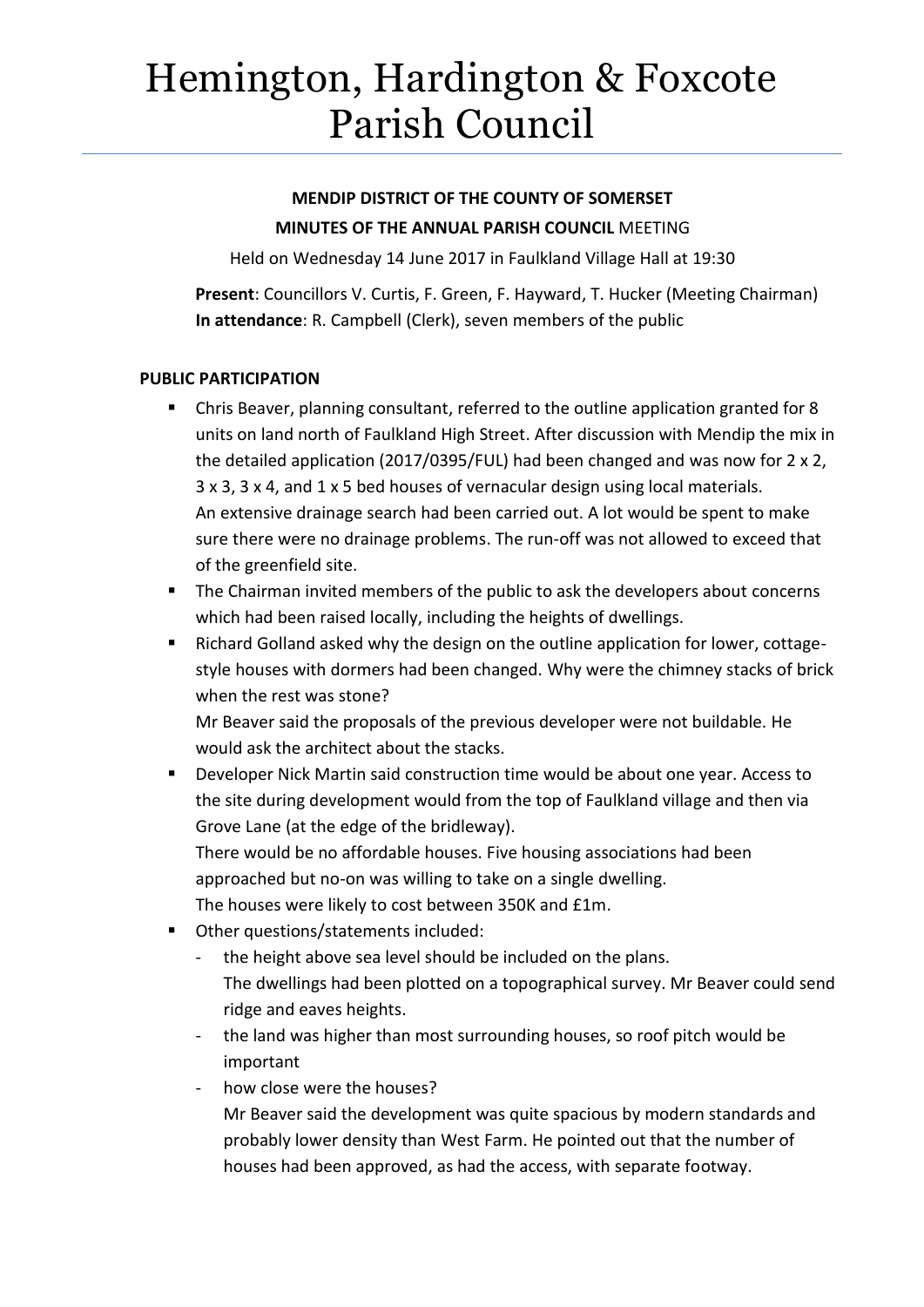- the chief concern in the village was to avoid more 'monsters' like West Farm.
- where would the contractors' car park be? Mr Martin said it would be on their land. They would try and stop road parking. It was hoped there would not be too much muck to take away. Mud on the road would be cleaned up
- Richard Golland and Liz Morris thought that the ground floor of adjacent houses would overlook their first floors.

Mr Beaver said that ridge heights would be no greater than those of surrounding properties. Change was undeniable; it was a question of managing it.

- The Chairman thanked Messrs Martin and Beaver for being up-front. They left the meeting.
- **IMPLE 11 Implications of the closure of the Faulkland Inn were discussed. An extra meeting of** Faulkland Village Hall Committee was needed to make new arrangements for the Barbecue bar.
- 2524 **Apologies** Apologies for absence were received and accepted from Cllrs M. Corney and B. Seviour. Both were working.
- 2525 **Interests** There were no declarations of interests.
- 2526 **Minutes** The Minutes of the Annual Parish Council Meeting of 10 May 2017 were agreed to be a true record. They were signed by the Chairman.
- 2527 **Clerk's Report** The Clerk reported on actions from previous meetings as follows:

| 2516c   | Rose Cottage driveway                    | Enforcement advises permission needed<br>as access is from classified road.                |
|---------|------------------------------------------|--------------------------------------------------------------------------------------------|
| 2484    | Restricted byway FR6/51                  | Map and update received 14/06/17                                                           |
|         | Outstanding highway<br>maintenance items | Clerk to meet Area Superintendent<br>Graham Gibson on 20/06/17                             |
| 2392(b) | Faulkland pond                           | 13/6/17 Idverde asked to start cutting<br>grass round pond again as ducklings had<br>grown |

#### 2528 **Planning**

(a) Applications

| Revised application<br>05/05/2017<br>2017/0395/FUL<br>02/03/2017 | Land North of Faulkland<br>High Street, Faulkland | Proposed eight dwellings<br>with associated access. |
|------------------------------------------------------------------|---------------------------------------------------|-----------------------------------------------------|
|------------------------------------------------------------------|---------------------------------------------------|-----------------------------------------------------|

Cllr Corney had distributed a report. Councillors discussed this and the pitches of roofs.

**RESOLVED to recommend refusal** (proposed Cllr Green, 2<sup>nd</sup> Cllr Curtis, unanimous).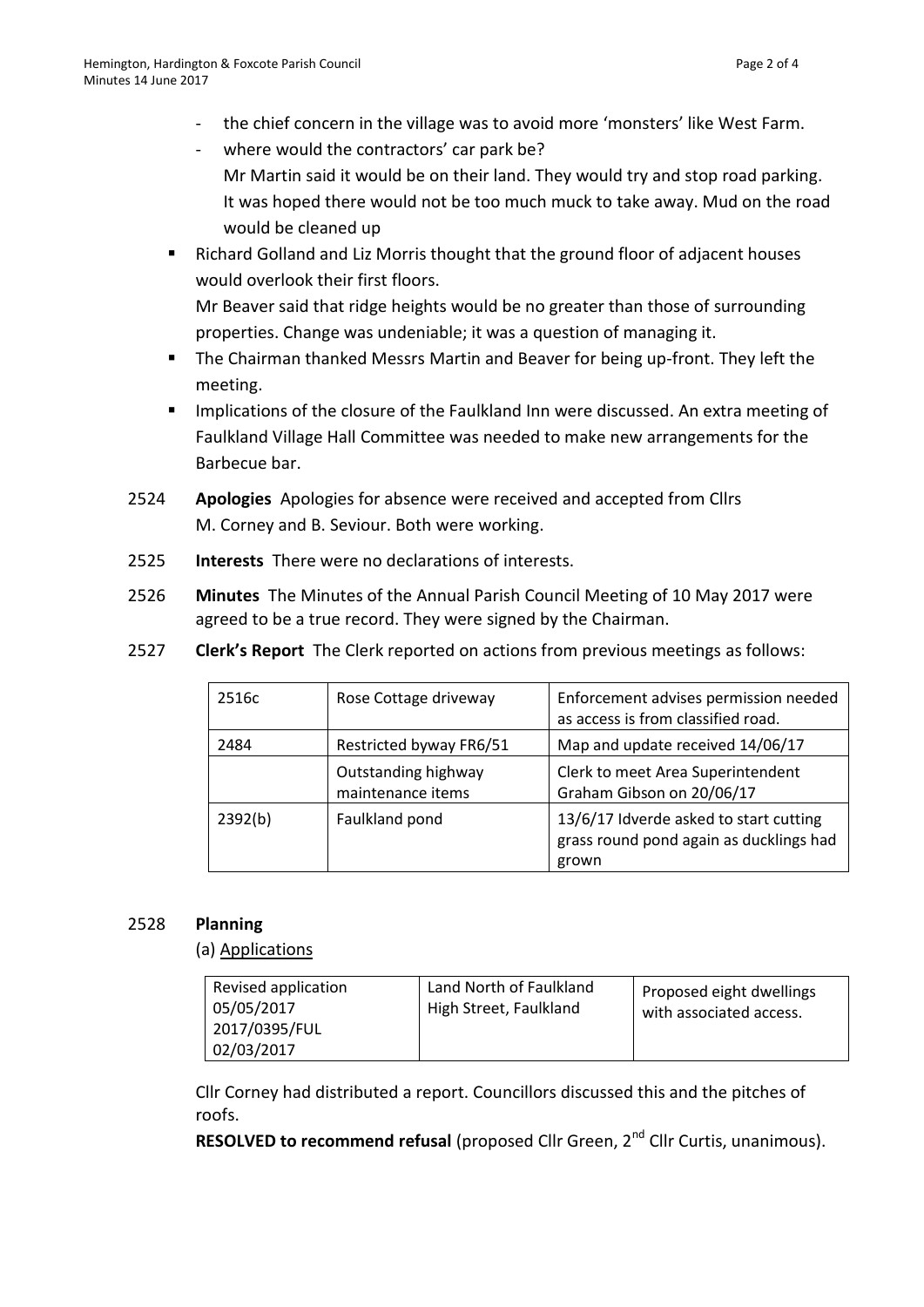Observations: there is dominant overlooking by units 1 and 2. If units 1 and 2 were reconfigured to be 1.5 storeys high, the PC would support the proposal

| 2017/1241/HSE | 16 Lansdown View, Tyning  | Single storey porch to front |
|---------------|---------------------------|------------------------------|
| 109/05/2017   | Hill to Faulkland BA3 5UT | elevation.                   |
|               |                           |                              |

**RESOLVED to recommend approval (proposed Cllr Curtis, 2<sup>nd</sup> Cllr Hucker,** unanimous).

(b) Planning decisions were noted as follows

| 2017/0879/CLE<br>23/03/2017<br><b>Approval</b><br>17/05/2017                          | Haywood Farm Terry Hill to<br>Green Street Hemington<br><b>BA3 5UF</b> | Stationing and use of one<br>caravan for residential<br>purposes                                                                                  |
|---------------------------------------------------------------------------------------|------------------------------------------------------------------------|---------------------------------------------------------------------------------------------------------------------------------------------------|
| 2017/0893/HSE<br>26/04/2017<br><b>Approval with conditions</b><br>25/05/2017          | 4 The Retreat Foxcote<br>Radstock BA3 5YF                              | First floor extension over<br>rear ground floor extension<br>to create third bedroom;<br>alteration of garage to form<br>ancillary accommodation. |
| 2017/0263/HSE & 0264/LBC<br>18/02/2017<br><b>Approval with conditions</b><br>05/05/17 | Lower Farm House,<br>Faulkland,<br>Radstock BA3 5XD                    | Erection of garden room.                                                                                                                          |

(c) Enforcement updates Rose Cottage driveway – see Clerk's report (2527 above). Cllr Hucker reported that enforcement action had been taken at land south of Oldfield Farm.

#### 2529 **Highways**

(a) It was agreed **not** to ask for the central white line on Faulkland High Street (A366) to be reinstated.

(b) The Highways Engineer had been asked to proceed with items from the recent meeting which had been agreed by the Parish Council. A meeting with the Area Superintendent on maintenance matters was pending.

(c) It was noted that May speed indicator figures showed somewhat lower speeds. It was suggested this might reduce the need for a 20mph limit.

## 2530 **Finance**

(a) The Month 2 financial statement was received and noted

(b) **RESOLVED** (proposed Cllr Hucker, 2nd Cllr Green, unanimous) to pay the following

| I Idverde – grass cutting April and May, inc. VAT                            | 471.44     |
|------------------------------------------------------------------------------|------------|
| Sally Vince – Website hosting and maintenance 2015-17                        | 365.00     |
| Payroll for June                                                             | per budget |
| Payman.co.uk Itd – payroll processing 2016-17 and 2017-18, inc. VAT   144.00 |            |